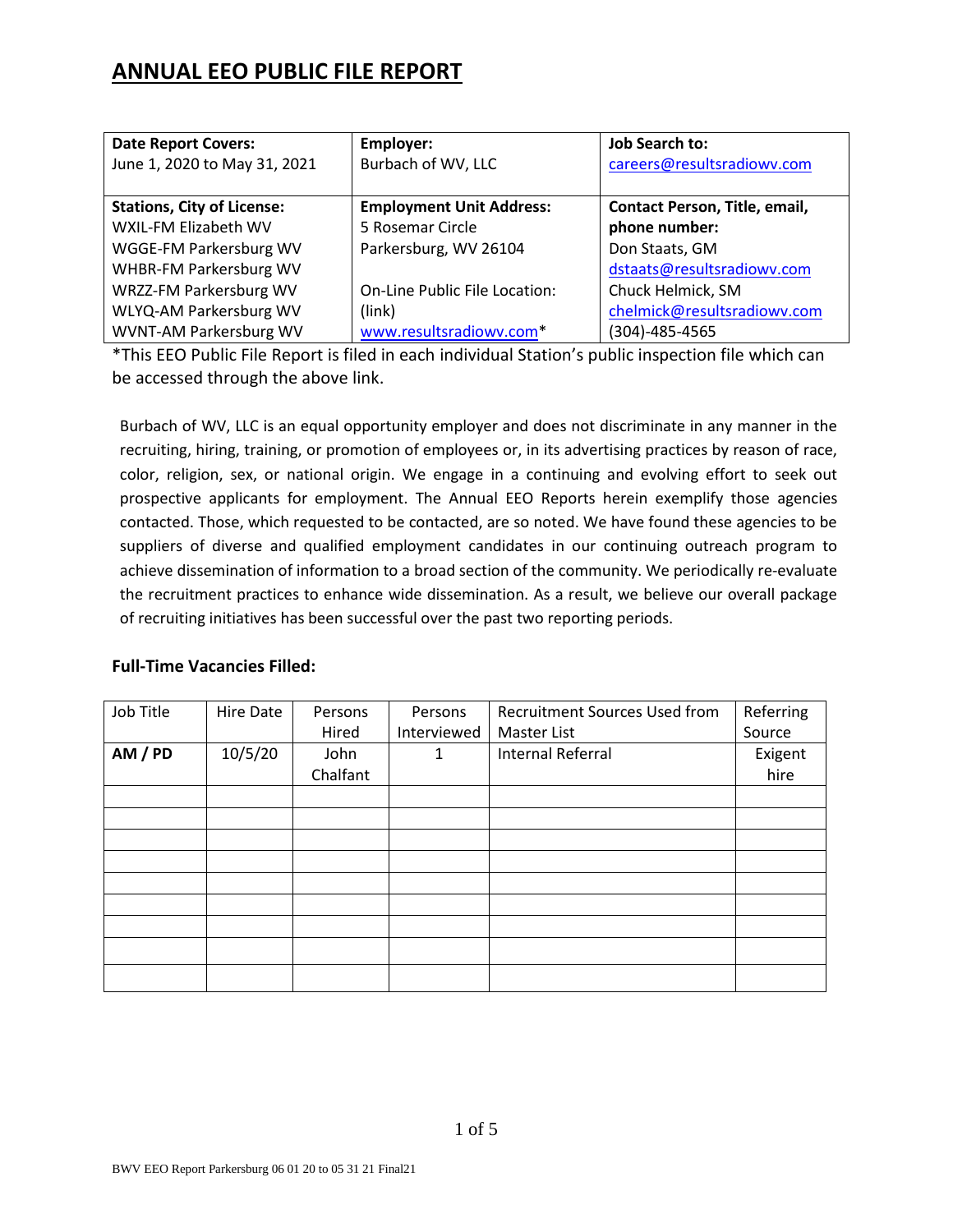## **Full-Time Recruitment Sources Master List:**

| <b>Recruitment</b><br><b>Source</b><br><b>Number</b> | <b>Recruitment Source</b><br>Name, Address, Phone, Contact, email, URL                                                                                                                                                                                                                                                                                                                                                                            | <b>Source</b><br>Requested<br><b>Notification</b><br>Yes/no | <b>Referrals</b><br>from this<br>source |
|------------------------------------------------------|---------------------------------------------------------------------------------------------------------------------------------------------------------------------------------------------------------------------------------------------------------------------------------------------------------------------------------------------------------------------------------------------------------------------------------------------------|-------------------------------------------------------------|-----------------------------------------|
| $\mathbf{1}$                                         | On-Air Recruitment WXIL-FM, WRZZ-FM WHBR-FM,<br>WGGE-FM WVNT-AM, WLYQ-AM                                                                                                                                                                                                                                                                                                                                                                          | No                                                          | N/A                                     |
| $\overline{2}$                                       | www.resultsradiowv.com, Parkersburg, WV<br>www.95xil.com, Parkersburg, WV<br>www.z106.net, Parkersburg, WV<br>www.1031thebear.net, Parkersburg, WV<br>www.froggy99.net, Parkersburg, WV<br>www.willie1050.com, Parkersburg, WV<br>www.wvnt.net, Parkersburg, WV                                                                                                                                                                                   | No                                                          | N/A                                     |
| 3                                                    | Fairmontcareers@resultsradiowv.com<br>Parkersburgcareers@resultsradiowv.com                                                                                                                                                                                                                                                                                                                                                                       | No                                                          | N/A                                     |
| 4                                                    | Walk-In - Don Staats, Chuck Helmick                                                                                                                                                                                                                                                                                                                                                                                                               | No                                                          | N/A                                     |
| 5                                                    | Internal Referral - Don Staats, Chuck Helmick                                                                                                                                                                                                                                                                                                                                                                                                     | No                                                          | N/A                                     |
| 6                                                    | External Referral - Don Staats, Chuck Helmick                                                                                                                                                                                                                                                                                                                                                                                                     | No                                                          | N/A                                     |
| $\overline{7}$                                       | Internal Posting - Don Staats, Chuck Helmick                                                                                                                                                                                                                                                                                                                                                                                                      | No                                                          | N/A                                     |
| 8                                                    | Work Force WV - Amber Jackson<br>1-800-252-JOBS<br>ajackson@hrdfwv.org<br>www.workforcewv.com<br>304 Lakeview Center<br>Parkersburg, WV 26101                                                                                                                                                                                                                                                                                                     | No                                                          | N/A                                     |
| 9                                                    | www.allaccess.com                                                                                                                                                                                                                                                                                                                                                                                                                                 | No                                                          | N/A                                     |
| 10                                                   | www.facebook.com<br>https://www.facebook.com/Froggy-99-WGGE-FM-<br>106646240198/<br>https://www.facebook.com/1031thebear/<br>https://www.facebook.com/pages/category/Broad<br>casting---Media-Production-Company/Classic-Rock-<br>Z106-251059241643037/<br>https://www.facebook.com/pages/category/Radio-<br>Station/My-95-1429855180632747/<br>https://www.facebook.com/Willie-94-7-<br>643214866055945/<br>https://www.facebook.com/WVNTSPORTS/ | <b>No</b>                                                   | N/A                                     |
| 12                                                   | www.indeed.com                                                                                                                                                                                                                                                                                                                                                                                                                                    | No                                                          | N/A                                     |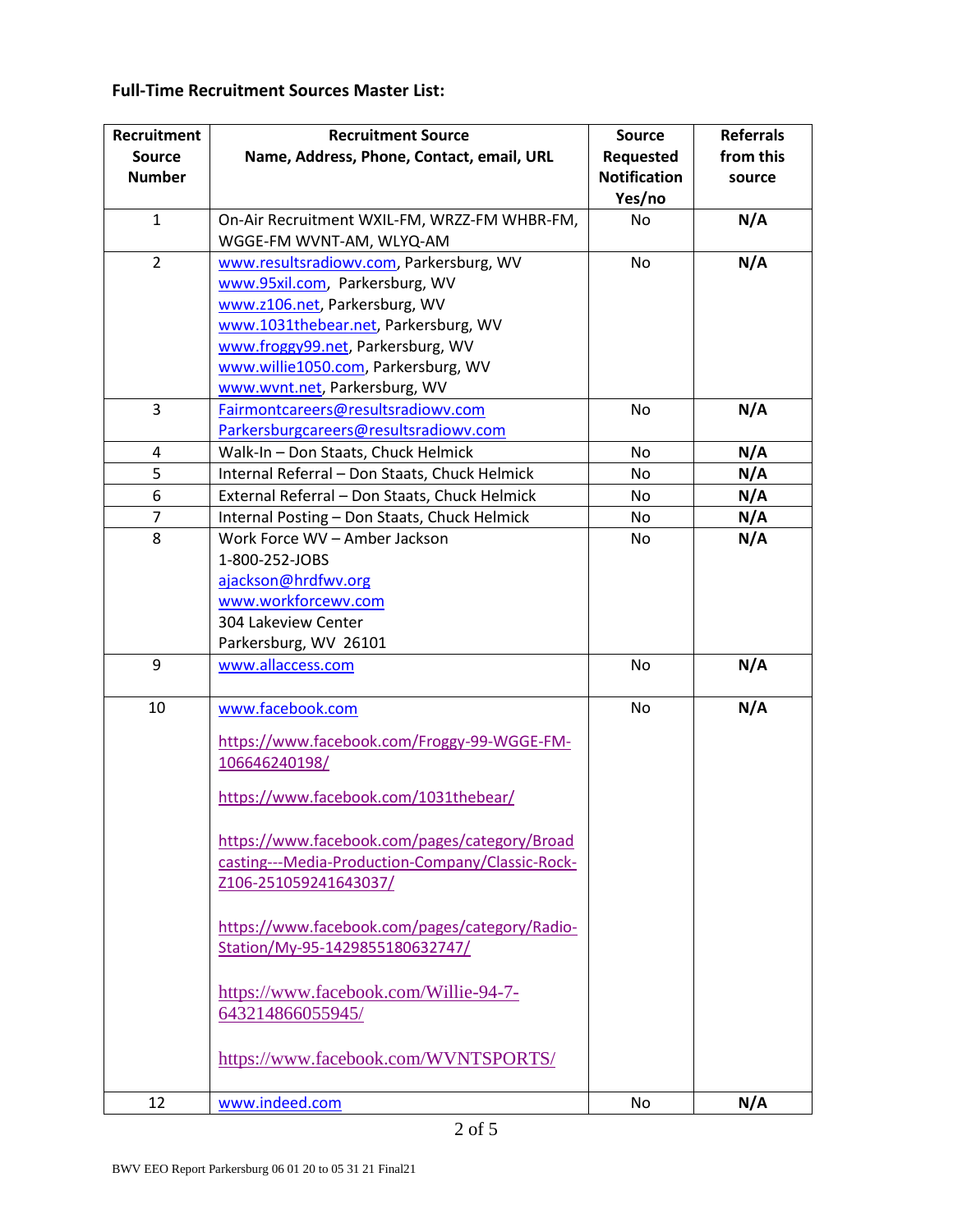## **OUTREACH ACTIVITIES**

|                | <b>Date</b>           | Recruitment                                                                                                                                                                                   | <b>Description</b>                                          | <b>Participants</b>                                                                           |
|----------------|-----------------------|-----------------------------------------------------------------------------------------------------------------------------------------------------------------------------------------------|-------------------------------------------------------------|-----------------------------------------------------------------------------------------------|
|                |                       | <b>Initiative &amp; Code #</b>                                                                                                                                                                |                                                             |                                                                                               |
| $\mathbf{1}$   | 03.02.21              | Harassment prevention<br>#14<br>Training - Serina Jones<br>#5 Rosemar Circle<br>Parkersburg, WV 26104                                                                                         | Cancelled - Covid 19                                        | <b>ALL STAFF</b><br>(Internal)                                                                |
| $\overline{2}$ | 03.02.21              | #14<br>Safety training<br>Serina Jones<br>#5 Rosemar Circle<br>Parkersburg, WV 26104                                                                                                          | Cancelled - Covid 19                                        | <b>ALL STAFF</b><br>(Internal)                                                                |
| $\overline{3}$ | 04.13.21              | Job Fair - Serina Jones<br>#2<br>#5 Rosemar Circle<br>Parkersburg, WV 26104                                                                                                                   | April 13, 2021<br>$10am - 3pm$<br>Held at #5 Rosemar Circle | ALL STAFF and open<br>to Public                                                               |
| $\overline{4}$ | 05.07.21              | Ohio Valley Education Job Fair #1<br>Brad Lanier - Director of Teaching<br>and Learning<br>740.439.3558<br>Brad.lanier@ovesc.org<br>www.ovecs.org<br>1338 Colgate Drive<br>Marietta, OH 45750 | Ohio Valley Job Fair                                        | Chuck Helmick<br>Representing<br><b>Results Radio</b><br>Open to the<br><b>General Public</b> |
| 5              | 06.01.20-<br>05.31.21 | www.resultsradiowv.com #6                                                                                                                                                                     | Results Radio WV WEBSITE(S)                                 | <b>CHUCK HELMICK</b><br>Webmaster for<br><b>Results Radio</b><br>Station(s) Websites          |
| 6              | 06.01.20-<br>05.31.21 | <b>WASHINGTON STATE</b><br>#6<br>Megan Hardway<br>740-568-1899<br>mharway@wscc.edu<br>www.wscc.edu<br>710 Colegate Drive<br>Marietta, OH 45750                                                | BROADCASTING/MARKETING<br><b>CLASSES</b>                    | <b>DON STAATS</b><br>Guest Instructor                                                         |
| $\overline{7}$ | 06.01.20-<br>05.31.21 | <b>MARIETTA COLLEGE</b><br>#6<br>Vicki Ford<br>740-376-4725<br>fordv@marietta.edu<br>www.marietta.edu<br>215 Fifth Street<br>Marietta, OH 45750                                               | BROADCASTING/MARKETING<br><b>CLASSES</b>                    | <b>DON STAATS</b><br><b>Guest Instructor</b>                                                  |
| 8              | 06.01.20-<br>05.31.21 | <b>OHIO UNIVERSITY</b><br>#6<br><b>Bill Fodor</b><br>740-593-1824<br>bfodor@ohio.edu                                                                                                          | BROADCASTING/MARKETING<br><b>CLASSES</b>                    | Open to the Public                                                                            |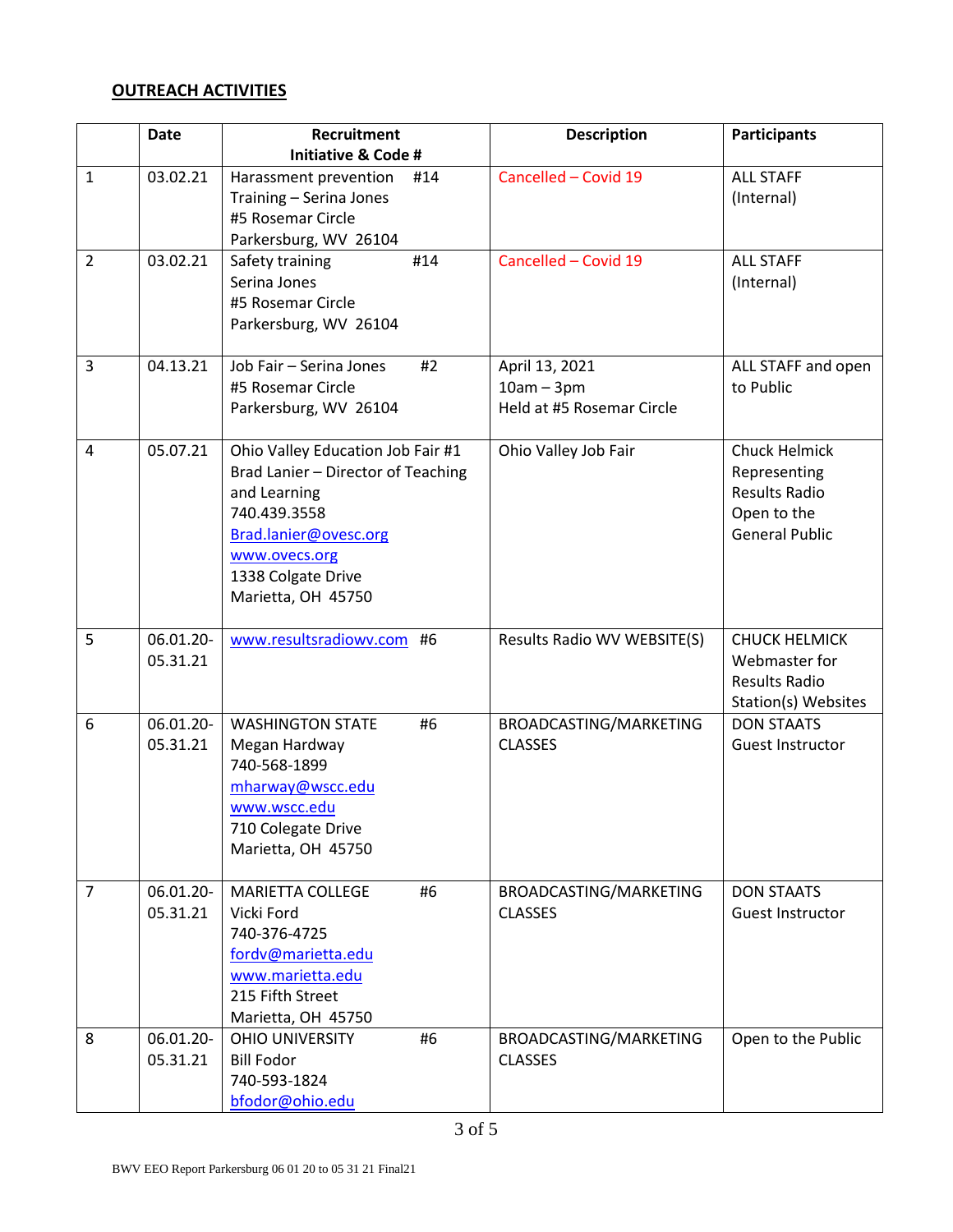|    |                       | www.ohio.edu<br>35 Park Place<br>Athens, OH 45701                                                                             |    |                                          |                                                |
|----|-----------------------|-------------------------------------------------------------------------------------------------------------------------------|----|------------------------------------------|------------------------------------------------|
| 9  | 06.01.20-<br>05.31.21 | <b>WVUP</b><br>Tori Jackson<br>304-424-8000<br>tjacks10@wvup.edu<br>www.wvup.edu<br>300 Campus Drive<br>Parkersburg, WV 26101 | #6 | BROADCASTING/MARKETING<br><b>CLASSES</b> | <b>CHUCK HELMICK</b><br><b>Adjunct Faculty</b> |
| 10 |                       |                                                                                                                               |    |                                          |                                                |
| 11 |                       |                                                                                                                               |    |                                          |                                                |
| 12 |                       |                                                                                                                               |    |                                          |                                                |
| 13 |                       |                                                                                                                               |    |                                          |                                                |